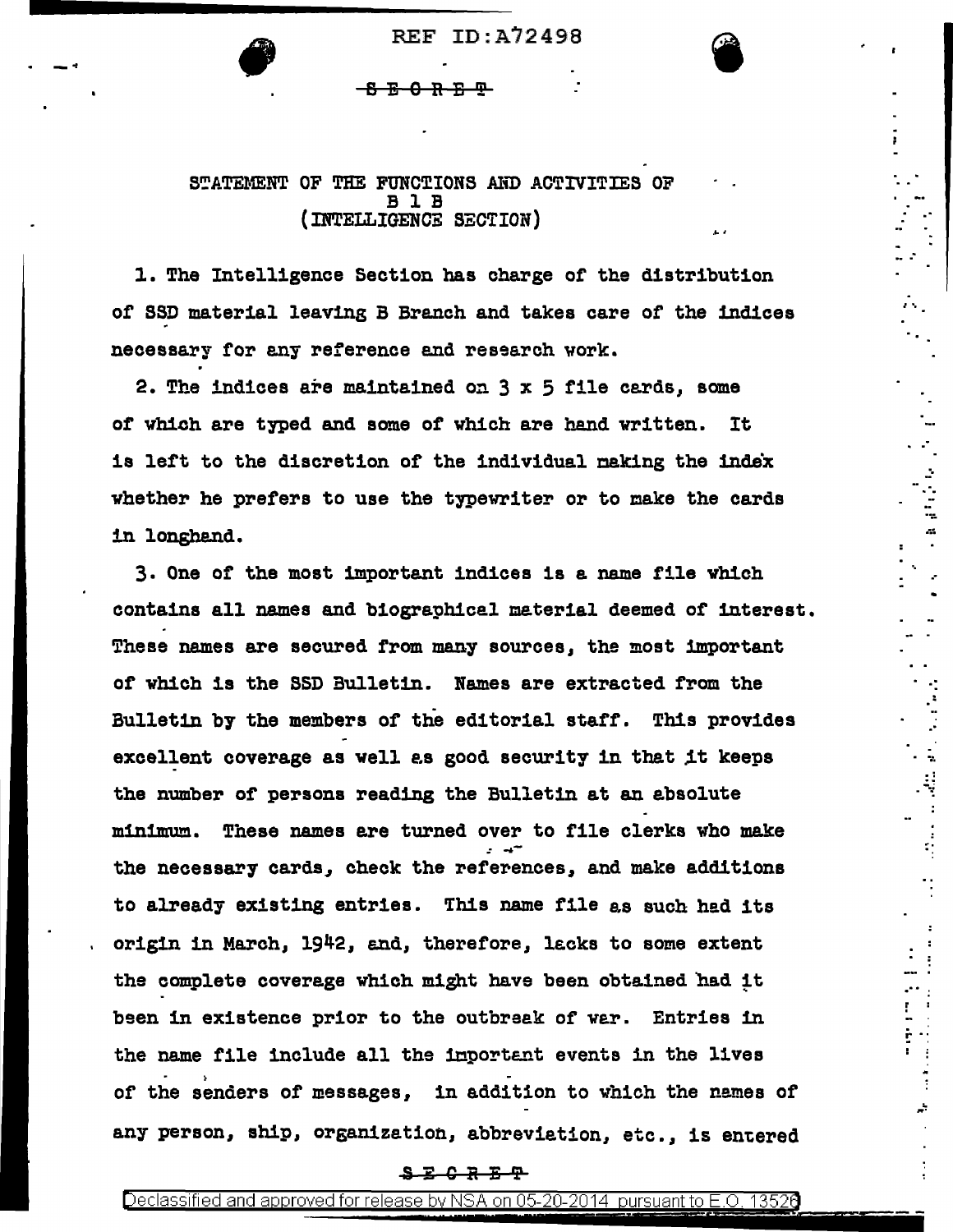**REF ID:A72498 BBORBT** 

 $-2-$ 

on a card. Names are extracted not only from the Bulletin but from the New York Times, Federal Communications Commission Reports, SSD Summary Messages, O.N.I., MIS, and Censorship Reports, current periodicals, and any other special or captured material which becomes available. The objective of this file is to give a complete record of the movements and activities of any person, ship, etc., which is likely to appear in our traffic. We now have in our files approximately 50,000 to 60,000 names. Each name is entered according to the nationality of the person involved. To provide for those instances where the nationality is unknown, a master file has been constructed which includes all names in straight alphabetical order.

 $\begin{array}{c} 1 \\ 1 \\ 2 \\ 3 \end{array}$ 

 $\frac{1}{2}$ 

 $\mathcal{L}_{\mathcal{A}}$ 

 $\mathcal{L}^{\pm}$ 

4. A complete subject index is maintained wherein each message is abstracted and filed in accordance with a decimal classification. The classification used is based on eight fundamental headings as follows: general, political, economic, military, naval, aviation, psychological and sociological, and subversive and counter subversive. The subject matter under these general headings is further broken down so that each card has a classification number of four digits. The first digit indicates the general heading. The second digit indicates the particular topic within that general classification, and the final digits indicate the exact type of reference

<del>ያደርገ</del>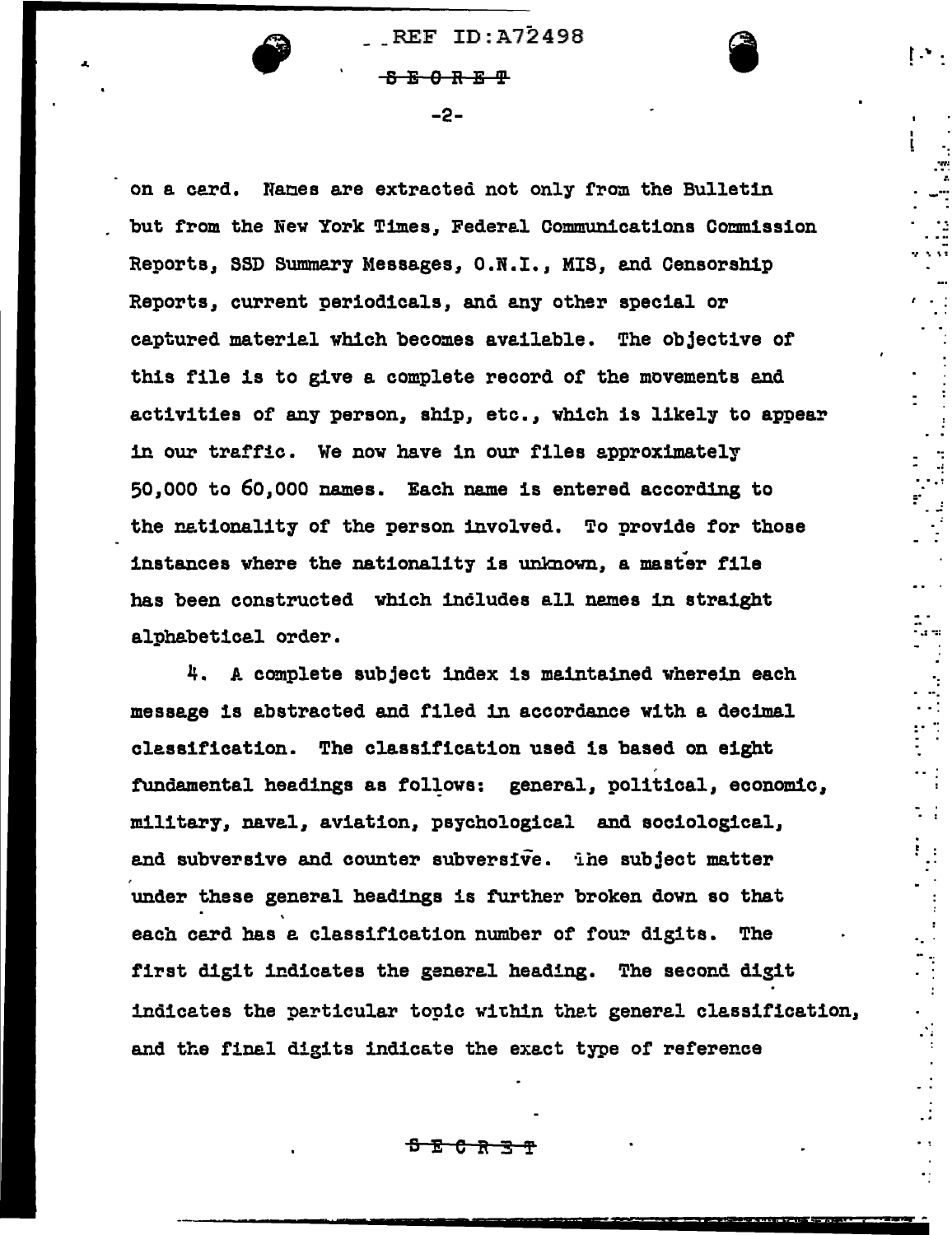**REF ID:A72498** 

 $S E C R F T$ 

 $-3-$ 

involved. Wherever possible, under the major headings, similar types of information are given similar classification numbers. Within each decimal classification, the cards are filed alphabetically. The decimal index as now being used includes most of the topics referred to in the British filing system and in addition provides for a more detailed classification. By following library and research practice, we are able to make our index flexible; and it may be expanded to meet the demands of special circumstances. To date, the SSD Bulletin is the only source of information which has been indexed. However, with the addition of more personnel, it would be possible to enlarge the file to include information from whatever source derived without lessening the value of the index and without causing it to become cumbersome to the extent that material could not be readily found. At the present writing, there are approximately 1,000 classifications under which reference material may be found. Based on the theory that cross-referencing is completely desirable, messages may have from one to ten decimal classifications. This insures the rapid location by those not completely familiar with the system.

5. We are now in the process of compiling a detailed subject file dealing with only military information. At the present time this includes an index of the communiques, abstracts of Army-Favy intelligence bulletins, material from the various battle order sections of military intelligence, and any material

<del>፤ 8 7 7 2</del>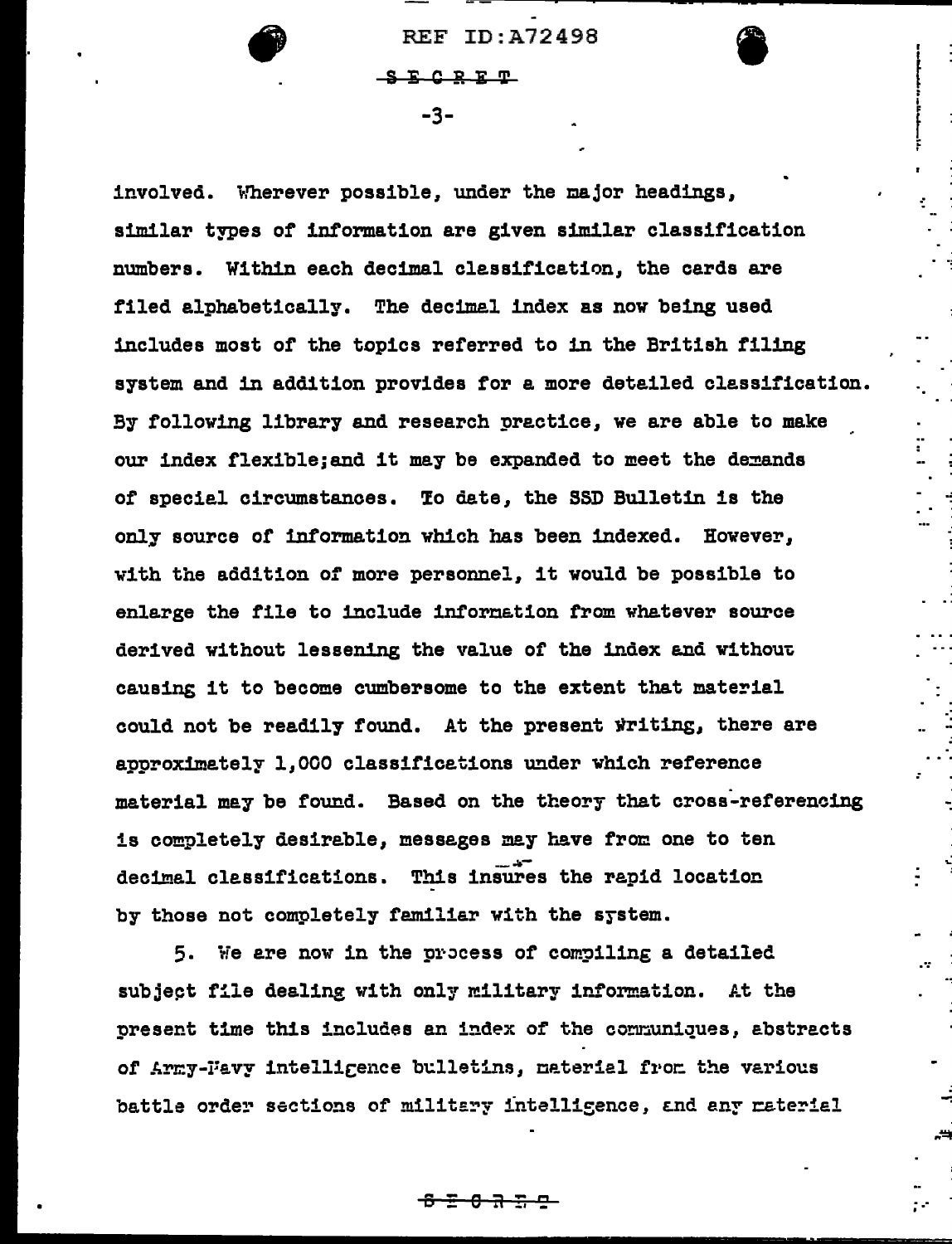**REF ID: A72498** <del>ይጀር ጽይዋ</del>

available through reports circulated in this office. A separate treaty file is not maintained, but all copies of current treaties may be found in our file of State Department bulletins or in one of the many commercial publications available in our reference library. For those treaties the text of which is not available in SSD the complete text is obtainable from the Tariff Commission in the city of Washington. As with all of our indexing problems, we are always confronted with the problem of security. That material which does not come to SSD through regular channels and which must be obtained for reference purposes is usually received through the Special Branch. We have succeeded in making many contacts with other governmental agencies in and around Washington. Unlike the British setup, we do not receive regularly from other governmental agencies biographical material which could be incorporated in our name file.

6. Since our primary purpose is to supply collateral information to the cryptanalytic and translating sections, we have found it more useful to have our reference files in card index form. In addition to the collateral information contained on the card, we have in some instances used word patterns in conjunction with the name itself. All the cards in our subject file have a trigraphic system designator which enables those using the file to determine the system used so thet similar messages in different systems or from different governments may be compared.

<del>8 R P P</del>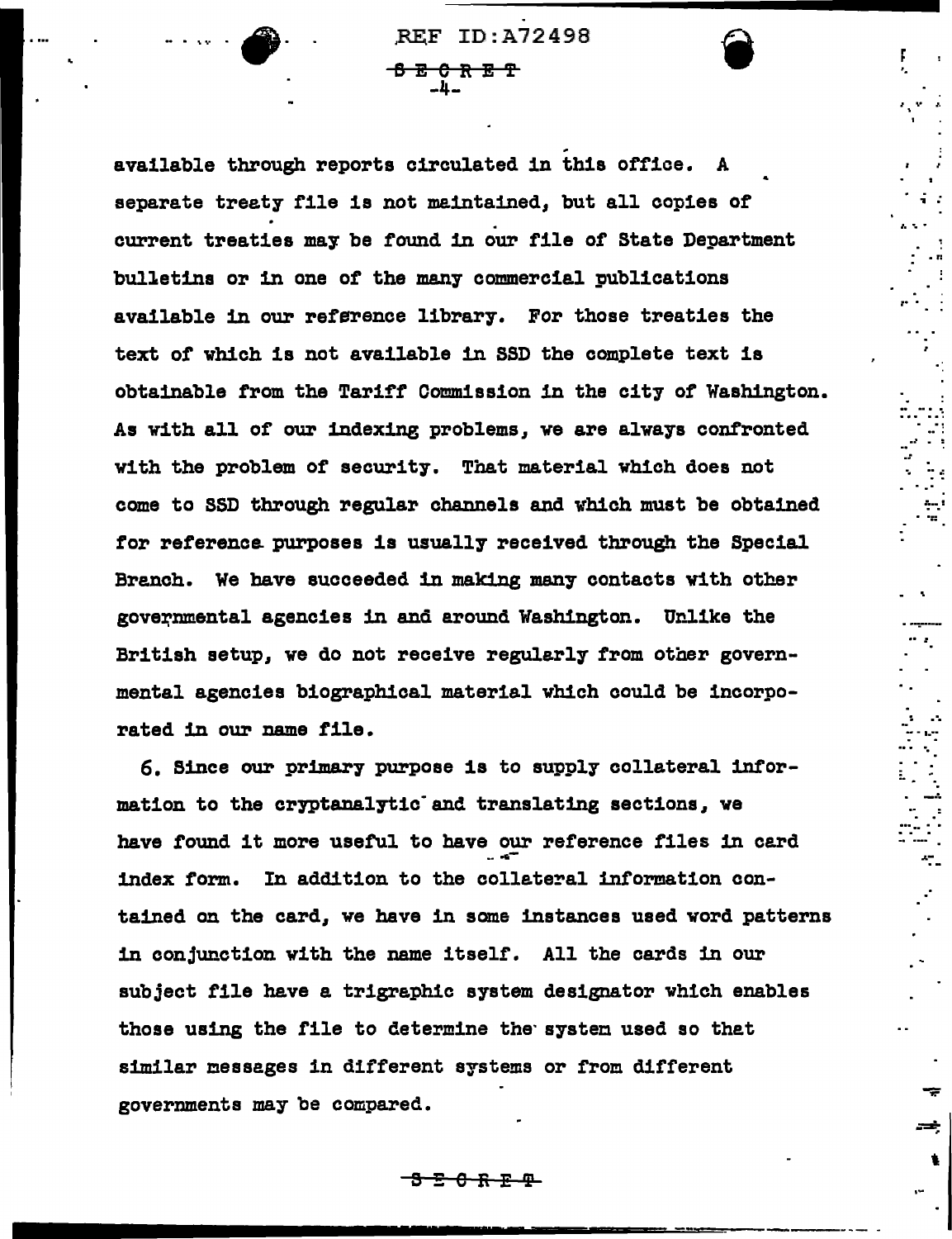**REF ID: A72498** <del>8 ጀ ሮ R ጀ </del>ም -5-

7. The SSD equivalent of the "Cabinet Book" is in the form of a card index of all diplomatic officials. These cards are made from all available sources, that is the Bulletin, newspapers, reference books, State Department bulletins, etc. The most important publications in this particular field are the "Almanac de Gotha" and the "Political Handbook of the World." This diplomatic list is kept by country and also by position. Newspaper references to the various officials are not clipped. Brief reference notations are made on the cards so that the analyst may refer back to the complete newspaper file. An effort is made to have the cards contain all changes of position and rank and any other important material. The cards are annotated and changed as circumstances require.

8. A complete ship file is maintained in alphabetical order as well as by the country of registration. The ship names are obtained from O.N.I. reports, M.I.S. reports, Bulletin, Nevy translations, and newspapers. The list is supplemented by copies of "Lloyd's Register of Shipping", "Jane's Fighting Ships", and "Merchant Ships" by Talbot. Booth.

q. In place of the "Diary" we have a very comprehensive chronology by which we are enabled to give the background of political developments in any part of the world. The index of the daily communiques plus such publications as "Facts on File" and "The Bulletin of International News" provide us

 $S$   $E$   $C$   $R$   $E$   $T$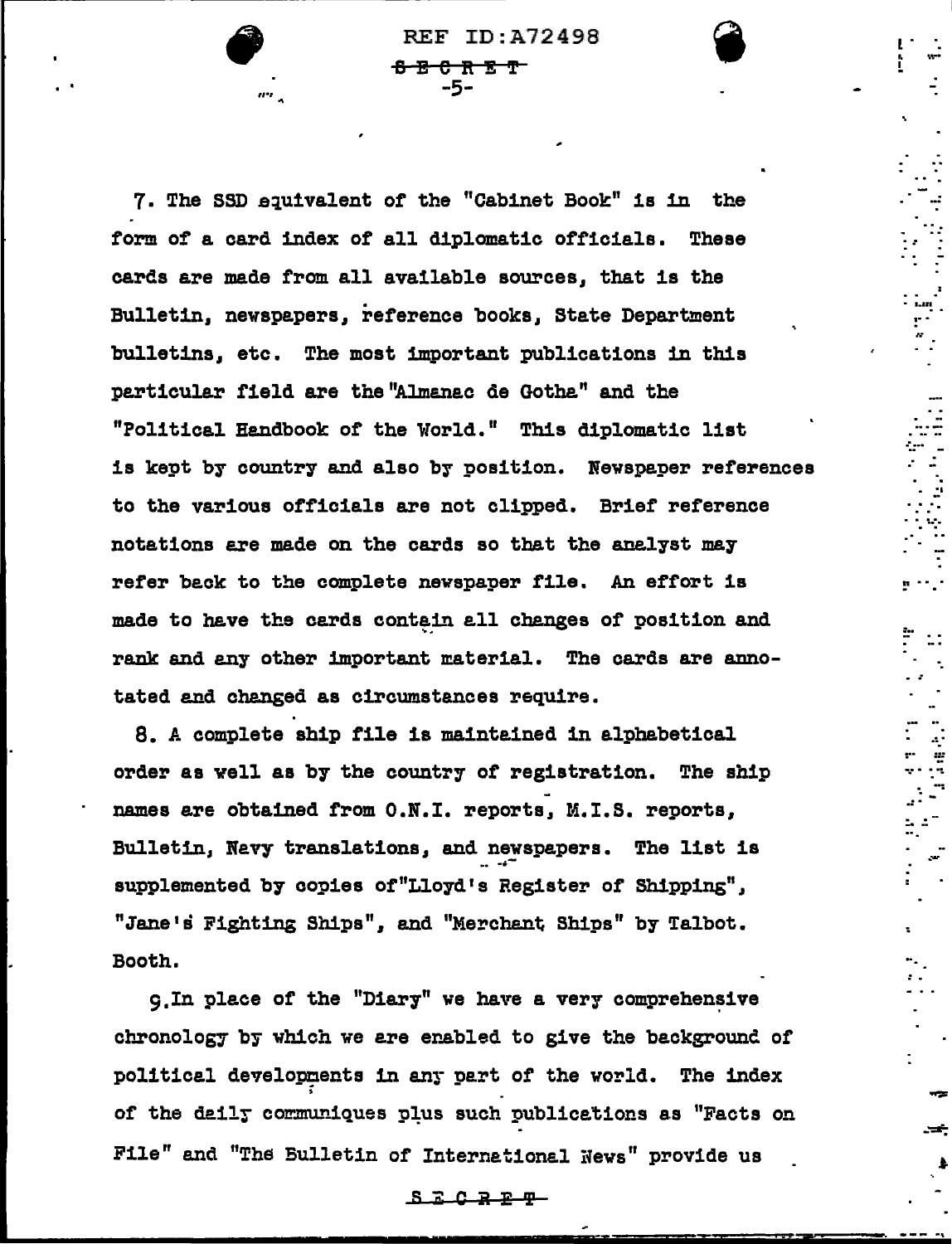with the means for obtaining a complete picture of happenings throughout the world. In addition, we have the newspaper files plus such standard publications as the New York Times Index" so that on the rare occasion when we are asked to provide the complete background of any development, we can readily turn to the proper date and source.

**SECRET**<br>-6-

**REF ID: A72498** 

10. Our "Who's Who" is incorporated in our name file. As previously stated, each card contains brief references which enable the searcher to readily reach the underlying material. This file is supplemented by the standard reference books.

11. SSD does not receive "A Manual of Current Events." If such a publication is available, it would be of considerable use in our work. As in the case of the British Library of "Who's Who's" our reference books are annotated whenever the publications are out of date. The series published by the British Naval Intelligence Section called "Geographical Handbook Series" appears to be comparable to those publications issued by our own Hydrographic Office. However, it is believed such publications would be helpful to this office. The annual publication of the Empire Parliamentary Association called "Report on Foreign Affairs" is not possessed by this office. This too would be a very desirable publication.

12. Important files are maintained of geographical names. These files are compiled from atlases, gazetteers, and maps supplemented by the Bulletin material and information from

<del>0 R</del>